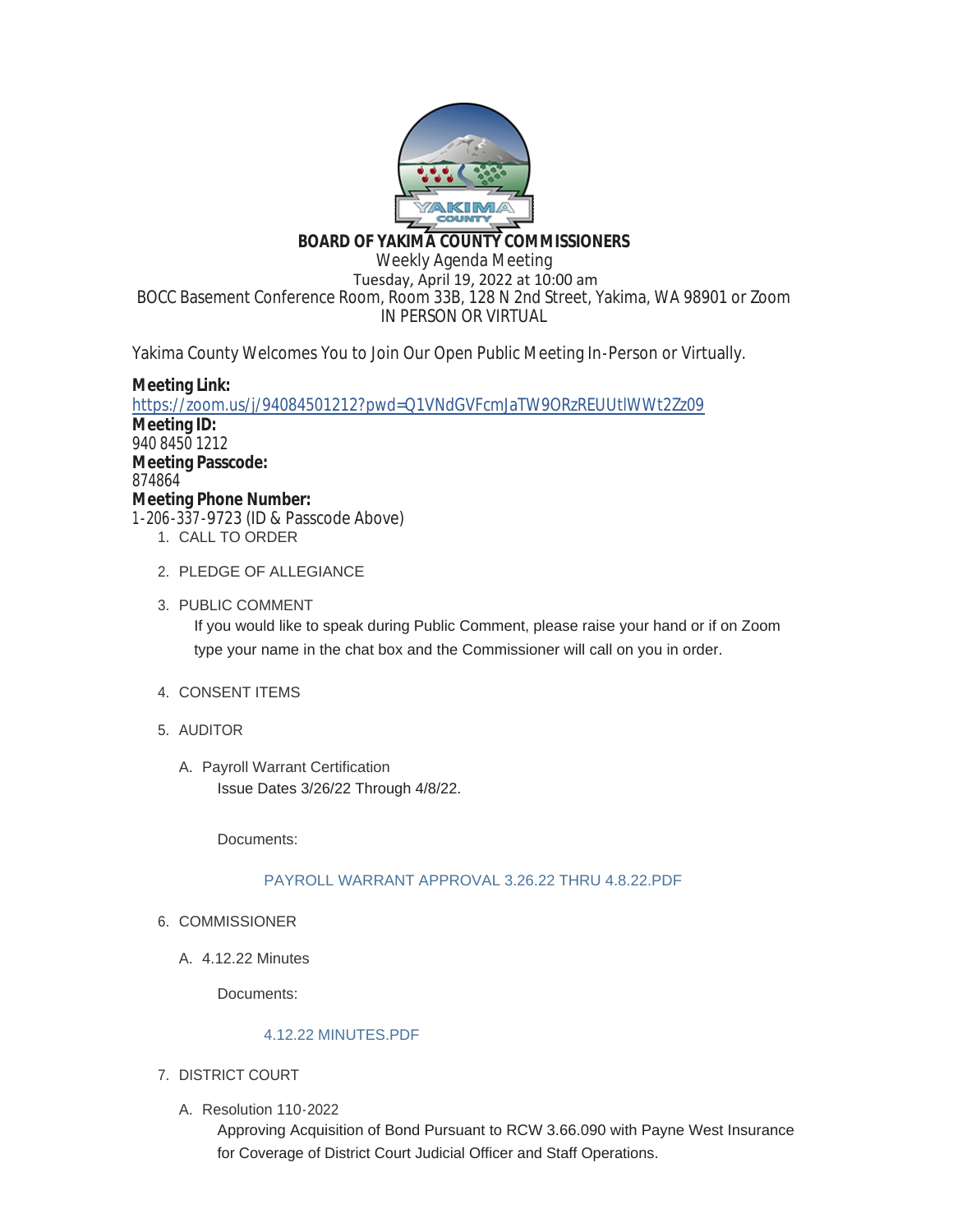Fiscal Impact: \$420.00 Annually

#### 8. HUMAN RESOURCES

Resolution 112-2022 A.

Additions/Deletions to Budgeted Positions in Department 220 (Sheriff's Office) and Fund 105 (YSO Special Operations, Sheriff's Office).

Fiscal Impact: \$0

Documents:

### [112-2022.PDF](https://www.yakimacounty.us/AgendaCenter/ViewFile/Item/4215?fileID=16086)

B. Agreement 126-2022

2021 Memorandum of Agreement Between the Board of Yakima County Commissioners, Yakima County Sheriff and Teamsters Local Union No. 760, Representing Technology Services Employees for CBA Effective January 1, 2021, through December 31, 2022.

Fiscal Impact: See Exhibit "A"

Documents:

### [BOCC 126-2022.PDF](https://www.yakimacounty.us/AgendaCenter/ViewFile/Item/4216?fileID=16087)

### 9. HUMAN SERVICES

A. Agreement 117-2022

Modification #2 to the Agreement with Rod's House to Administer the Capital Improvement Project: Youth Shelter and Housing.

Fiscal Impact: \$65,533.46

Documents:

# [BOCC 117-2022.PDF](https://www.yakimacounty.us/AgendaCenter/ViewFile/Item/4217?fileID=16088)

B. Agreement 118-2022

Community Development Block Grant Agreement with the Washington State Department of Commerce for Public Services Provided by Northwest Community Action Center to Low- and Moderate-Income Persons in Yakima County.

Fiscal Impact: \$156,460

Documents:

[BOCC 118-2022.PDF](https://www.yakimacounty.us/AgendaCenter/ViewFile/Item/4218?fileID=16089)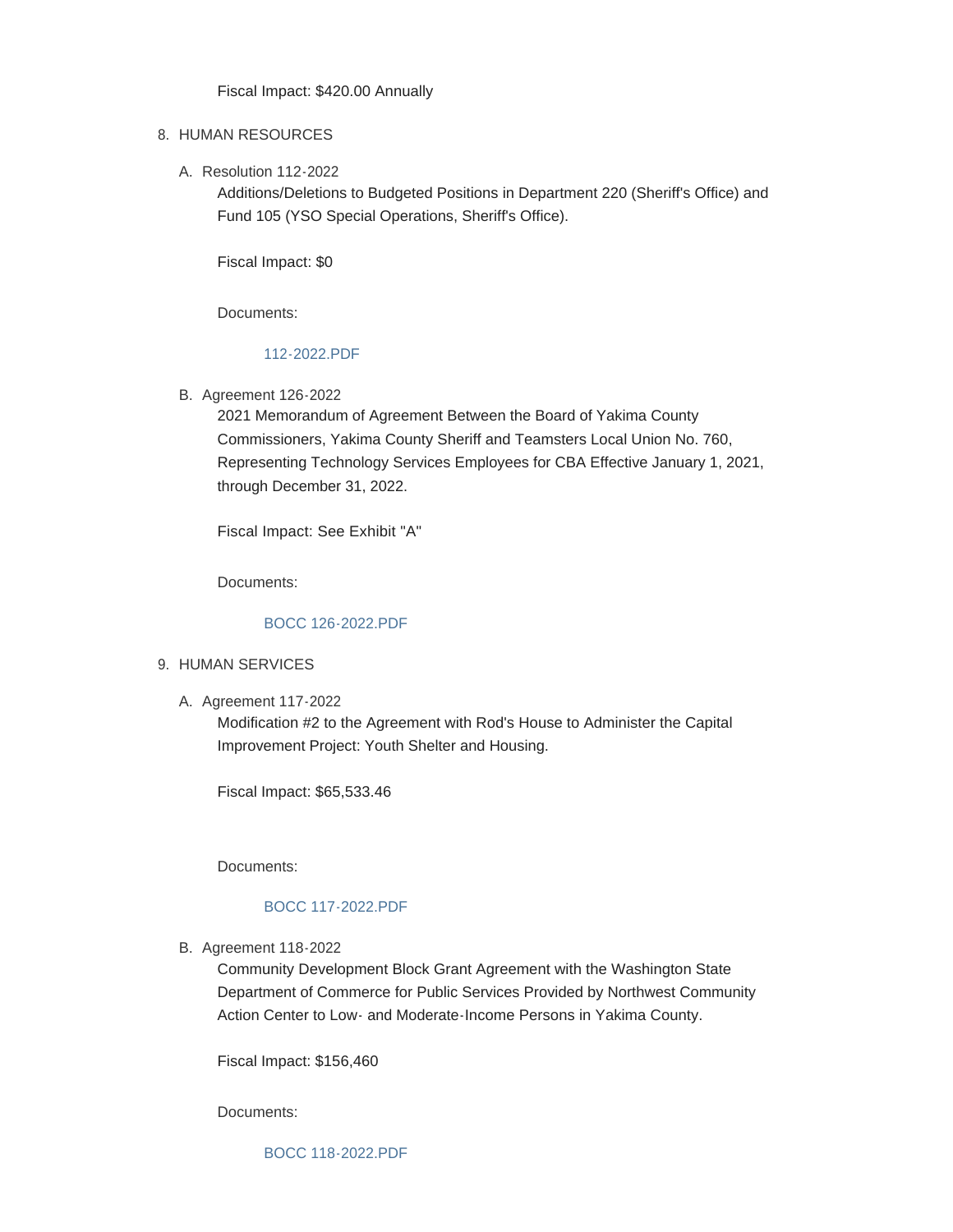### C. Agreement 119-2022

Agreement with Grace City Outreach to Purchase Security Equipment for Camp Hope's Temporary Emergency Shelter to Increase the Safety Measures Specific to Young Adults and Those with Children.

Fiscal Impact: \$20,000.00

Documents:

### [BOCC 119-2022.PDF](https://www.yakimacounty.us/AgendaCenter/ViewFile/Item/4219?fileID=16090)

D. Agreement 120-2022

Agreement with Grace City Outreach to Provide Funding for Purchase of Communication Equipment to Increase Coordination and Response Between Emergency Shelter Providers and Others to Promote Efficacy and Access to the Homeless Response System.

Fiscal Impact: \$36,705.00

Documents:

# [BOCC 120-2022.PDF](https://www.yakimacounty.us/AgendaCenter/ViewFile/Item/4220?fileID=16091)

E. Agreement 121-2022

Agreement with Grace City Outreach to Provide Additional Security Staff and Case Managers, and for the Purchase of Emergency Supplies (AED) and Other Items to be Used to Ensure the Health and Safety of the Staff and Residents of Camp Hope's Temporary Emergency Shelter.

Fiscal Impact: \$167,377.00

Documents:

# [BOCC 121-2022.PDF](https://www.yakimacounty.us/AgendaCenter/ViewFile/Item/4225?fileID=16092)

Agreement 122-2022 F.

Agreement with Grace City Outreach to Increase Case Management for Persons Experiencing Homelessness, and Increase the Laundry Capabilities of Camp Hope's Temporary Emergency Shelter.

Fiscal Impact: \$184,472.00

Documents:

### [BOCC 122-2022.PDF](https://www.yakimacounty.us/AgendaCenter/ViewFile/Item/4226?fileID=16093)

G. Agreement 123-2022

Agreement with Grace City Outreach for the Purchase and Installation of a Closed-Circuit Security System to Increase the Health and Safety of Camp Hope for all